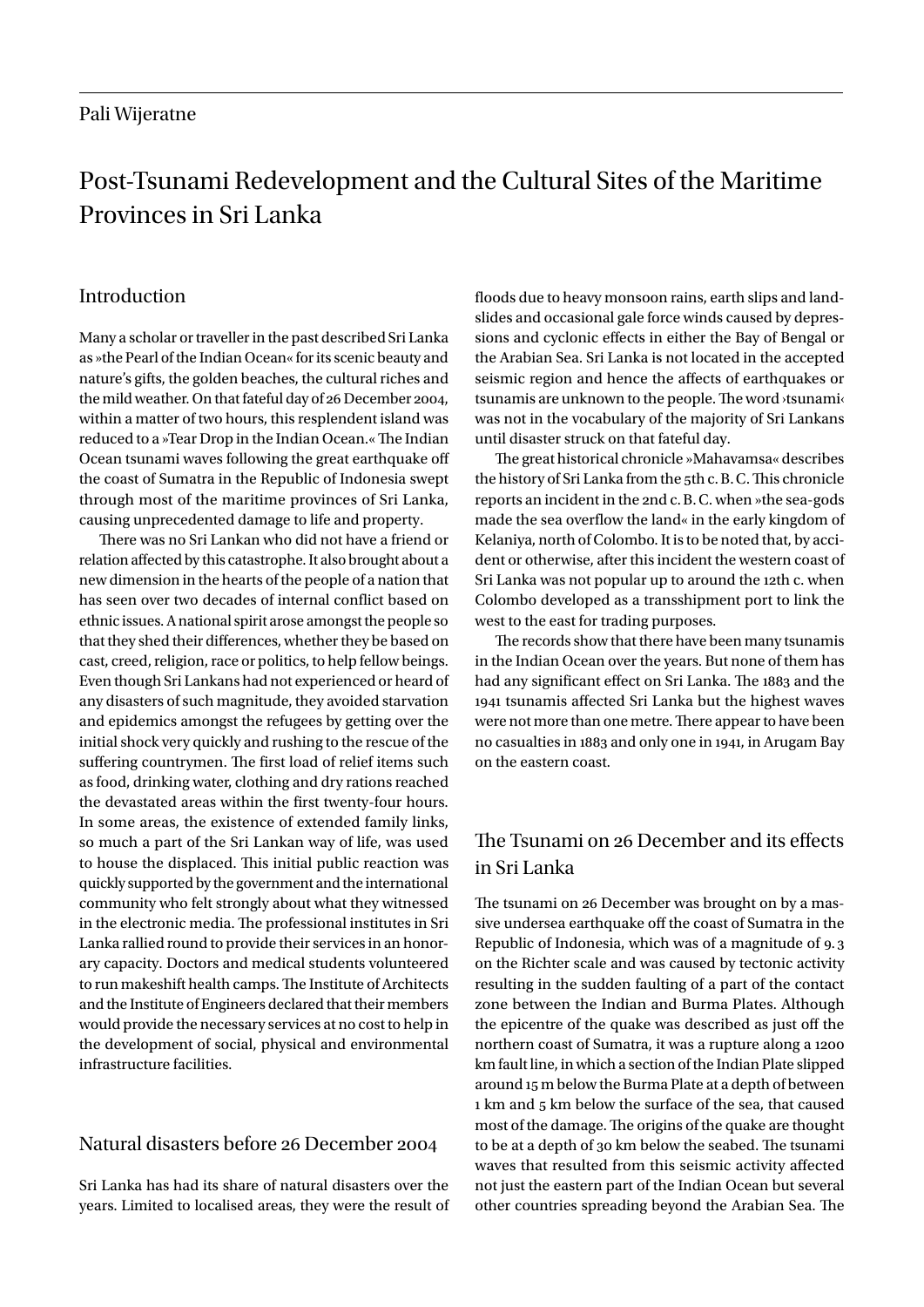countries affected include (in alphabetical order) Bangladesh, India, Indonesia, Kenya, Malaysia, Madagascar, Maldives, Myanmar, Seychelles, Somalia, South Africa, Sri Lanka, Tanzania and Thailand. Seismic activity and in particular sea waves of this nature are not as frequent in the Indian Ocean as they are in the Pacific. Therefore, the unfortunate aspect of this disaster was that it was not anticipated even though the local experts were not unaware of such possibilities.

The tsunami of 26 December was a series of waves that struck the maritime provinces of Sri Lanka less than two hours after the main earthquake. The first wave struck Kalmunai in the Ampara District on the east coast at around 8:17 a.m. and continued around the coastal belt to reach Negambo on the north-western coast about 45 minutes to one hour later. Eye witness accounts from various locations suggest that there were three (in some areas four) main waves with at least two »troughs« in which the water level receded a considerable distance from the normal coastline. The waves at their maximum appear to have reached a height of eight metres, though in most cases it was much less. As one would expect, the impact of waves differed from place to place, and sometimes within the same locality. The topography of the seabed, the coastal morphology, reefs, sand dunes, lagoons, mangroves, beech vegetation and other aspects of the natural landscape as well as the built environment had a bearing on the behaviour of the waves. It is regretted that no detailed technical study on this aspect has been carried out.

Since the 16th c. and occupation by the maritime powers, the Portuguese, the Dutch and the British, there has been extensive development in the coastal belt of Sri Lanka. This development was enhanced over the last four decades with increased infrastructure development to accommodate tourism and fishing industries. The tsunami took place on the day after Christmas, which was also a Buddhist holiday, being the full moon day. This was also the middle of the peak tourist season. All these factors contributed to a very crowded coastal zone with many leisure seekers and people visiting their families. Thus, those affected included the locals as well as foreign visitors to the country. On the other hand since it was the holiday season for schools and offices many others had kept away from the area. Probably the school holidays saved a future generation of Sri Lankans since in the aftermath many school buildings in the coastal belt have had to be rebuilt. Thus the affected people did not come from a particular catchment area but perhaps from the whole of Sri Lanka and from many other parts of the world.

The Census and Statistics Department of the Sri Lanka Government with assistance from numerous other agencies carried out surveys of the damage to the urban, rural and other coastal settlements in the affected areas. But it has been revealed that the survey is not complete or comprehensive enough to assess the full impact on the lives of the communities in the affected areas. This survey included the damage to infrastructure, shops and other commercial enterprises, employment opportunities, the hospitality trade and more important the human lives and the social fabric of the communities. The final report on the casualty list read: 26,807 killed, 4,114 missing and 23,189 injured. 5,785 children lost one or both parents. 579,000 people were displaced and the livelihoods of more than that number were lost. 62,533 houses were fully damaged whilst 43,867 were partially affected. In addition to the loss of many libraries, much archival material, »ola« leaf manuscripts and immovable cultural objects were lost from the affected religious institutions, particularly from ancient Buddhist temples. Over 150,000 vehicles were completely destroyed or seriously damaged. 259 square kilometres of rice fields were destroyed. In addition extensive salination of lands had rendered them useless to an essentially agrarian community. A large number of vehicles and machinery related to agriculture were destroyed. Many canals and drains were blocked with rubbish and debris. Underground water sources such as shallow wells (a common feature in the rural areas) were salinated. Physically this affected many cultural landscapes in the area. Total financial damage to the country has been estimated at US\$1,000 million and the forecasted drop in the GDP is 0. 70 (adjusted from 6.0 to 5. 35%).

#### Affects on cultural property

With just over 450 years of rule by the maritime powers, this coastal belt included some of the most densely populated areas of the country with many natural and human affected ecosystems as well as a complex and rich cultural landscape. These included some of the oldest religious buildings still in use, of Buddhist, Hindu, Christian and Moslem origin, as well as a range of secular buildings such as civic buildings, commercial structures, private dwellings, markets, port-related buildings, lighthouses, clock towers, school buildings, libraries, etc. They depicted a blend of architectural styles ranging from the local vernacular to the fusion of such vernacular architecture with the influences of the Portuguese, Dutch and British styles. In addition there were examples of the dual heritage where the styles of the maritime powers were duplicated in Sri Lanka, but using local building philosophy, materials and methodology, adapted to suit the local climatic and geographical conditions. There was also a unique urban form intermixed with various defence bastions from the past. This was the heritage that was cherished by the local community and admired by visitors.

To assess the heritage of this area, it must first be acknowledged that cultural heritage is a fundamental human right. It should be recognised irrespective of its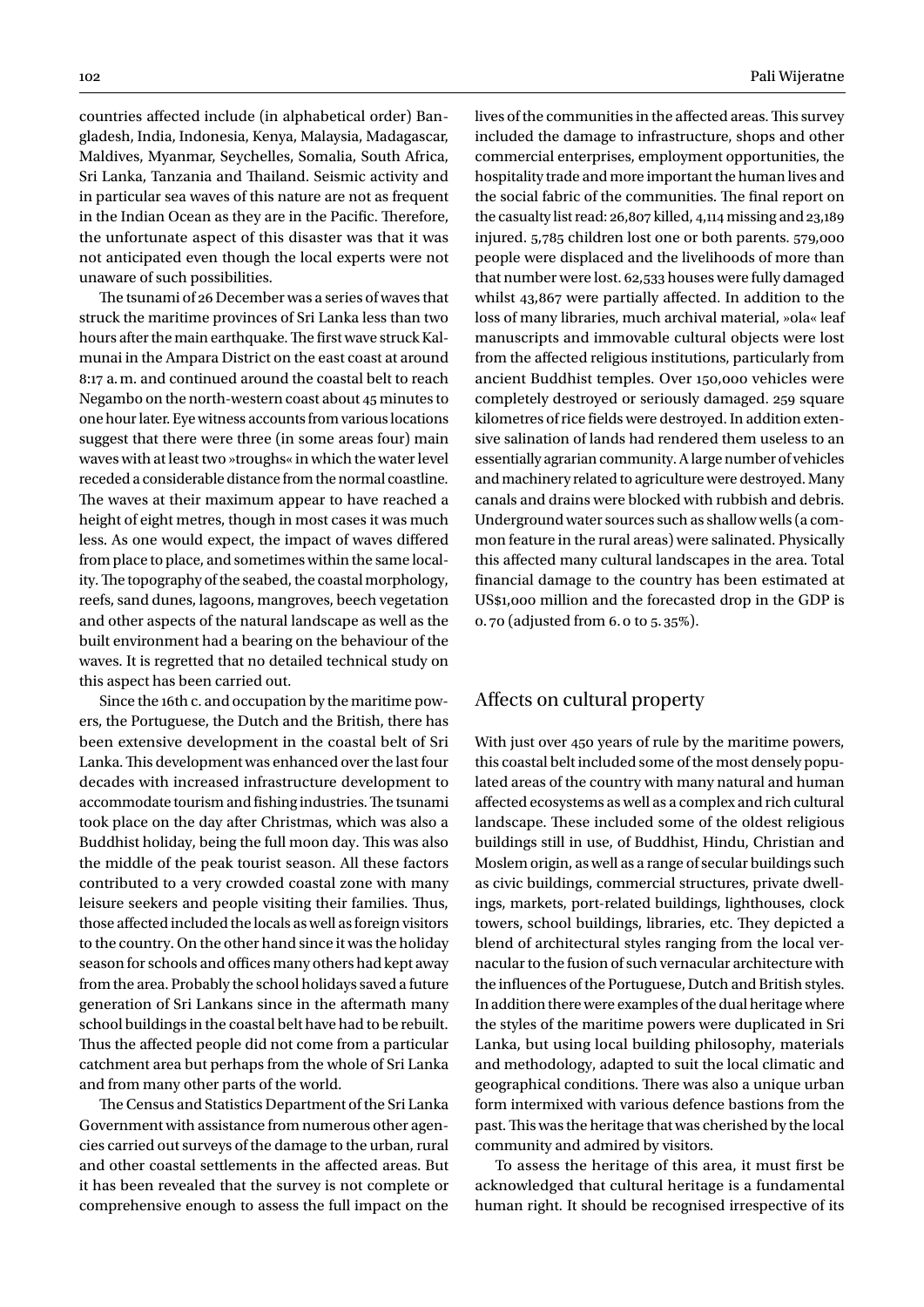

Fig. 1 The roof of the 18th c. market in the Old City of Galle caved in during the tsunami on 26 December 2004



Fig. 2 Remains of the Galle Maritime Archaeology Laboratory after the tsunami



Fig. 3 A historic house that escaped major damage at Hikkaduwa on the southern coast



Fig. 4 Damage to rampart wall near Akersloot Bastion in Galle Fort



Fig. 5 Damage to rampart wall near Akersloot Bastion in Galle Fort



Fig. 6 Sea water in Leyden Bastian Road inside Galle Fort on 26 December 2004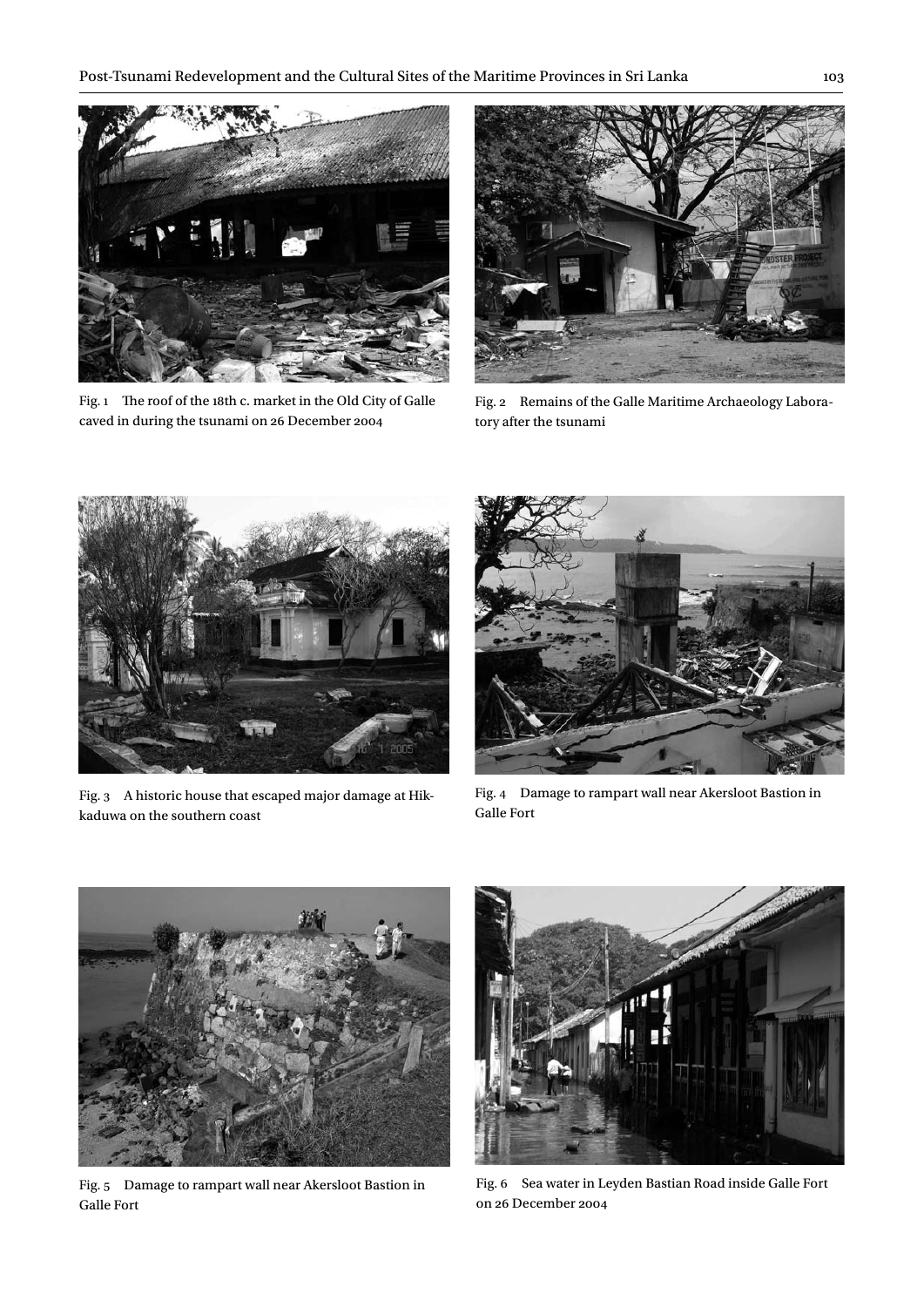ownership because cultural heritage belongs to all people, whether local or foreign. Thus it becomes the bounden duty of those who come to help this traumatised community, whether they are from the state sector or the nongovernmental organisations, to respect and help preserve the cultural background of the community and appreciate their cultural values. In this respect, the word »culture« should be looked at as comprehensively as possible. The definition given in the Hague Convention for the Protection of Cultural Property in the Event of Armed Conflict is very apt under the circumstances. It describes the term »cultural property« as

»a. movable and immovable property of great importance to the cultural heritage of every people, such as monuments of architecture, art or history, whether religious or secular; archaeological sites; groups of buildings which, as a whole, are of historical or artistic interest; works of art; manuscripts, books and other objects of artistic, historical or archaeological interest; as well as scientific collections and important collections of books or archives or reproductions of the property defined above;

b. buildings whose main and effective purpose is to preserve or exhibit the movable cultural property defined in subparagraph (a) such as museums, large libraries and depositories of archives, and refuges intended to shelter, in the event of armed conflict, the movable cultural property defined in subparagraph (a);

c. centres containing a large amount of cultural property as defined in subparagraphs (a) and (b), to be known as »centres containing monuments.«1

These landmark cultural properties gave a sense of identity to the locality and a sense of pride to the local community. In some areas, even though large numbers of the host community perished in the tsunami the monuments survived, whereas in other places the monuments, too, succumbed to the inevitable. In cases where the monuments survived, the damage could be classified as ranging from »slightly damaged« to »damaged beyond repair.« Ownership of these properties varied and included different religious institutions, the government, commercial establishments and private individuals. Thus there were many hurdles to clear before access could be obtained to assess damage to such properties. In addition, the ongoing conflict in the north and east of the country did not provide a climate for any party to gain access to such sites.

Another issue is the legal protection that can be given to these properties. The country boasts several planning tools for such purposes and different state agencies that can implement different pieces of legislation. However, not all buildings, sites and monuments are listed by these agencies. The Department of Archaeology, which implements the Antiquities Ordinance, will only list those sites and monuments that are over 100 years old. Most of the structures that are listed under this ordinance are either state-owned buildings, religious monuments or archaeological sites. Thus the list can never be complete; however, once a building gets on the register, the protection granted it is noteworthy. The ordinance covers not only the monument but a buffer zone of 400 yards (365 m) around it.

In addition, other legislation such as the Urban Development Act (administered by the Urban Development Authority, with delegated powers to local authorities) and the Housing and Town Improvement Ordnance (administered by the National Physical Planning Department) covers historic buildings and natural sites. Since there is no system of granting financial benefits or tax incentives for the maintenance or sustenance of listed buildings in Sri Lanka there is a general reluctance on the part of private owners to get their properties listed under such regulations. In addition, heavy politicising of the state machinery has caused the stringent laws to be bent for the politically powerful. A good example of this political interference in heritage sites is the Galle International Cricket Stadium which lies within the buffer zone of the Dutch Fort in Galle in the south (a World Heritage Site) and was destroyed by the tsunami (fig. 1–6). Even before the tsunami in 2004, cricket officials were planning to develop massive pavilions covering two-thirds of the ground, an alien structure, thereby covering the view of the majestic ramparts of the fort. These pavilions have now been built and were opened by the highest in the land, making a mockery of the entire conservation policy for the historic buildings. This development was quite contrary to the post-tsunami redevelopment plans that were prepared.

## Role of state agencies

After the tsunami, there was an unprecedented offer of aid and grants from other countries to develop the devastated areas. This meant that development plans had to be prepared and projects identified for the foreign donors in order to accept their funding. Even though the professional institutes representing architects and engineers had volunteered the services of their members towards this effort, the state sector bureaucrats and technocrats were confident that they could handle this mammoth task on their own. Some politicians used the offer of the others and handpicked individuals to work with government professionals in the preparation of development plans. In the meantime, there were many non-governmental agencies,

<sup>1</sup> Convention for the Protection of Cultural Property in the Event of Armed Conflict, Hague, 14 May 1954, Article 1, Definition of cultural property.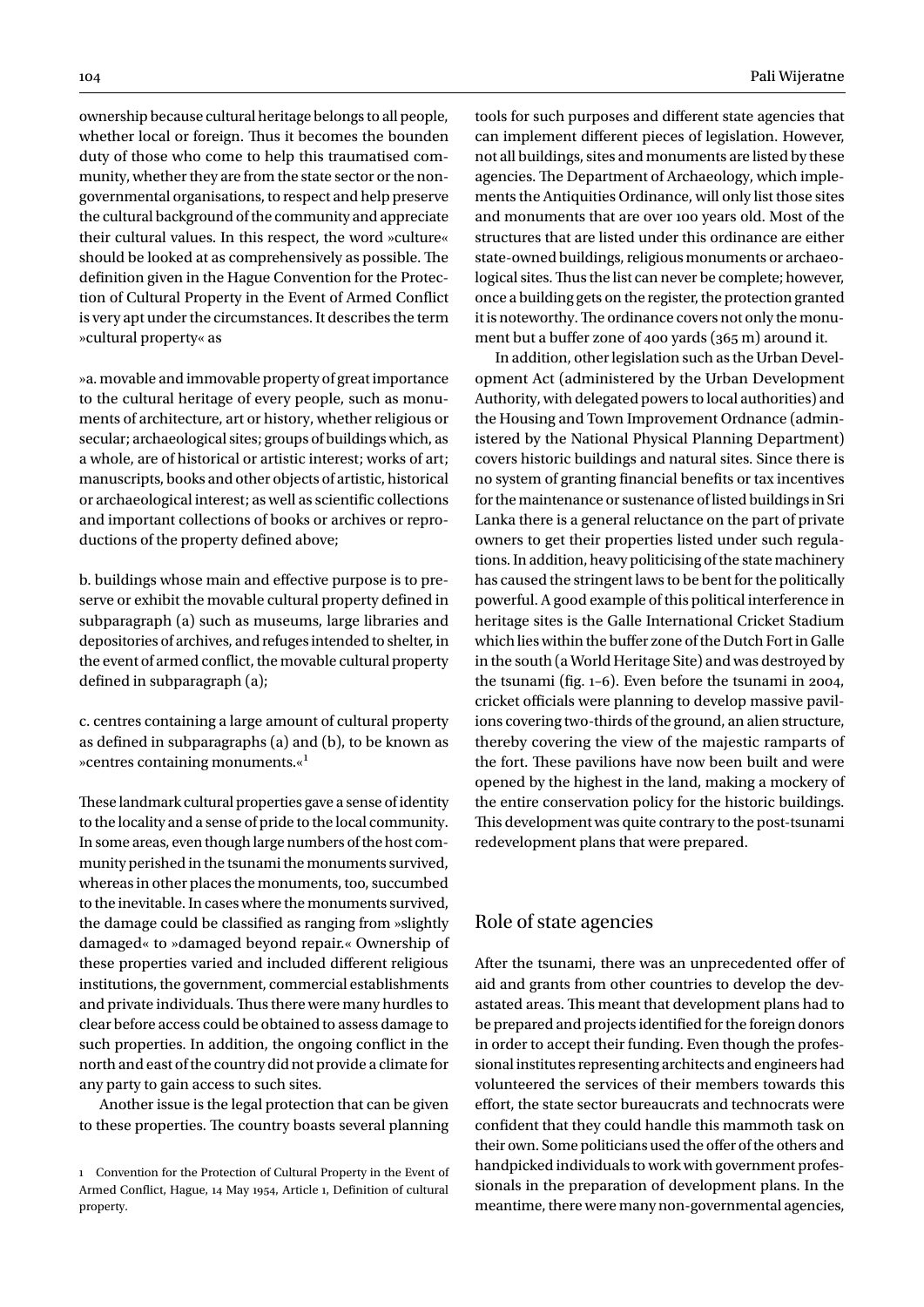both foreign and local, that pledged their willingness to construct houses, schools, hospitals and other social infrastructure facilities. By this time, the authorities had made a decision to have a buffer zone of 100 m from the coast before any development work could be permitted. This brought about undue pressure on the authorities to find suitable land for redevelopment work.

With the government priority being to provide satisfactory housing, infrastructure facilities and employment opportunities to displaced people, preserving and conserving cultural property was not a priority. The Ministry of Culture and National Heritage, under whose purview was the Department of Archaeology, and the Central Cultural Fund were looking towards the conservation of the properties that were listed under the Antiquities Ordinance. The planners in the government could not treat any cultural property as a priority. Even the foreign donors and organisations were clamouring to conserve the World Heritage site in Galle but not any other affected site in the coastal belt. It was a significant eye-opener that no authority or donor realised the importance of the less popular cultural properties affected by the tsunami. They did not even realise the importance of these sites as landmarks for the affected local communities when they eventually returned to their neighbourhoods. It is a wellknown human instinct that when traumatised, people look to traditional landmarks to identify themselves with their surroundings and find solace in them. It was important that facilities had to be provided for their physical as well as mental well-being. The cultural properties in the neighbourhood had an important role to play in this endeavour.

Those in the planning fraternity were open-minded in their appreciation of the role cultural properties could play in the minds of the returning victims of the tsunami. They showed willingness to list, accept and promote conservation of any site or building of architectural quality and of cultural importance. Moreover, urban conservation became an integral part of the designs for reconstruction of tsunami-affected townships as a result of much canvassing by ICOMOS Sri Lanka. This was an important decision made from a socio-cultural point of view and augurs well in the preparation of development plans for the future.

## Role of ICOMOS Sri Lanka

The limitations of the state sector in funding and other logistics were obvious. Hence, ICOMOS Sri Lanka, though a small group, got activated soon after the tsunami disaster. Most members had seen the devastation within twentyfour hours after the event. There were a few others who had firsthand experience since they were in the area when the tsunami waves came inland. Thus the Sri Lanka National Committee decided to at least carry out a survey of the cultural properties, knowing that no other party would be able to undertake such a study.

Since it was imperative that planners be involved in preparing development proposals for the affected areas, ICOMOS Sri Lanka issued a public statement within one week of the incident appealing to officials to recognise cultural properties and save them from destruction (see the end of this article for the full statement). This had the desired effect when the Sri Lanka government agreed to allow cultural sites and monuments, along with hotels and structures related to the fishing industry, to be permitted within the newly declared buffer zone from the coast line. ICOMOS Sri Lanka had to seek government intervention again because cultural sites also required the proper setting for their survival.

ICOMOS Sri Lanka next undertook the arduous task of carrying out a survey of the cultural properties affected by the tsunami. To be meaningful the survey had to be carried out as fast as possible and passed on to the planners to incorporate in the development proposals. The challenging tasks were to carry out this survey with the numbers available within the National Committee of ICOMOS Sri Lanka and to gain access to the conflict areas in the north and east of Sri Lanka.

It was decided to muster the support of the local universities in the survey under the supervision of ICOMOS members and appointed university staff members so that all the affected maritime provinces could be covered in the shortest time possible. In addition, there was the advantage of capacity-building amongst the students in regard to appreciation of the local cultural heritage. They had to work according to pre-determined guidelines set by ICOMOS Sri Lanka.

Because of the prospect of capacity-building on the part of the university students, the University Grants Commission provided the funding for the input from the various universities. This was obviously not a comprehensive survey but gave enough details to wet the appetite of the planners and others to consider the long-term effects of allowing these sites to be demolished. The survey was completed in six weeks and the results were edited and submitted to the printers within the next four weeks. Proof copies were submitted to the planners to use in their development plans. Using a grant given by the National Committee of ICOMOS USA, soft copies of the study reports were prepared in the form of a CD. The publication was to be funded by the National Physical Planning Department using the state-owned printing corporation, but it is regretted that to date this has not materialised. However, it was encouraging to note that the National Physical Planning Department agreed to incorporate these sites as listed monuments in the preparation of regional structure plans. There were many other positives that were derived from this survey.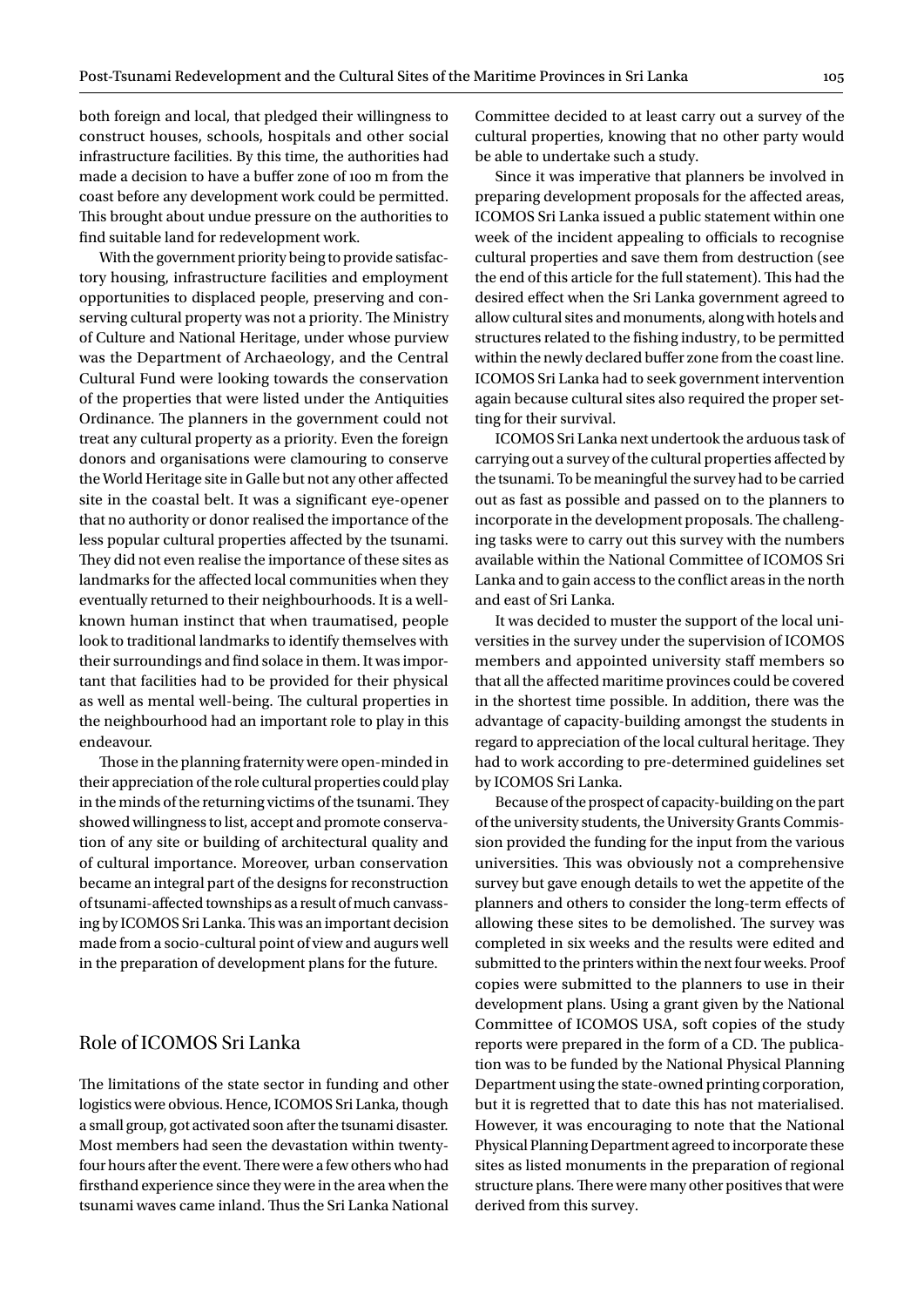Many ICOMOS members were co-opted to serve in planning teams preparing post-tsunami redevelopment plans. Some of the areas that benefited from this were the Eastern Province and Galle and Matara in the south.

Both Jaffna University (in the Northern Province) and Eastern University requested that workshops be conducted to expose their students to care for the cultural property in their midst. This was quite satisfying since theses universities are located in the conflict areas and their students had not been exposed to the awareness campaigns conducted elsewhere.

Having heard of the tsunami disaster and the activities of ICOMOS Sri Lanka, Tsukuba University of Japan extended a hand of friendship to join with the Sri Lankans in a detailed study of tsunami effects on historic buildings in a selected area. The universities of Moratuwa and Ruhuna participated in this exercise from Sri Lanka. In addition to the students and university lecturers from both countries, other professionals also took part in this project. At the conclusion of this study, the detailed findings were discussed at a workshop titled »Disaster Mitigation of Cultural Property« in Colombo attended by architects, engineers, planners, scientists and others interested in the subject. It was an interesting study because the Japanese delegation included experts who had been involved not only in the tsunami activities in Japan in 1993 but also the Kobe earthquake disaster in 1994.

In 2005 ICOMOS Sri Lanka was awarded funding from the US President's Fund for Culture. These funds were used to carry out a detailed study of 40 buildings in the historic Dutch Fort in Matara, south of Galle, which was affected by the tsunami. Again, university students were employed to carry out the work under the guidance of lecturers as well as ICOMOS members. At the end of the project, copies of the measured drawings of the houses were presented to the owners with the promise that ICOMOS will assist them in conservation when the funds are made available. The guidelines to urban development in these historic areas were incorporated in the Matara redevelopment plan. The Urban Development Authority was handed a set of »Special Regulations Applicable to New Developments, Alterations, Refurbishment of Buildings and Conservation of Monuments and Sites in the Conservation Areas in Matara.« These regulations were included in the Post-Tsunami Greater Matara Redevelopment Plan.

There were many negative affects, too, in the posttsunami development process. In some areas, the development process tended to be heavily politicised. For some, the priorities seemed to be anything but helping the affected. Some international non-governmental organisations had a different agenda in helping the tsunami victims. The surveys have revealed that in some cases only about 40% of the promised funding was spent for the actual cause.

Some cultural properties suffered extensively because

of hasty decisions made by politicians, bureaucrats and even the non-governmental organisations. In some cases, because the bureaucrats and technocrats of the state sector could not prepare the project reports in time, the funding that had been pledged did not come to Sri Lanka. The initial decision on the extension of the buffer zone from the coast line had adverse affects on the development process there by causing haphazard renovation of some of the cultural properties.

ICOMOS Sri Lanka continued its efforts to raise funds to conserve some of the identified buildings. The Matara Redevelopment Committee invited ICOMOS Sri Lanka to set up a regular advisory/counselling service within its own working committee. Since most of the damaged buildings are in private ownership, there is a difficulty in raising funds for conservation. Within a year of the tsunami, ICOMOS members initiated the founding of a National Trust along the lines of the British, Australian and Indian Trusts to help raise funds towards the protection of cultural and natural heritage in Sri Lanka. At the moment it is awaiting government recognition to function as a nongovernmental institution. It is intended that the Sri Lanka National Trust will seek to gain membership to the newly formed International National Trust Organisation.

Of the seven World Heritage sites in Sri Lanka only the seventeenth century Dutch Fort was affected by the tsunami. From the messages that ICOMOS Sri Lanka and others received, there was much concern for the well-being of the site from both local and foreign interest groups, including many ICOMOS National Committees, members and the Secretariat. Even though at a first glance there was not much damage to the fortifications except for the breach of a short length of the rampart, a closer inspection revealed serious concerns regarding the stability of the foundation. In addition, the Marine Archaeology Laboratory located in one of the piers of the ancient harbour just south of the fort was totally destroyed and the important artefacts in the laboratory were reclaimed by the sea. ICOMOS Sri Lanka had prepared a project report for the conservation and pointing of the rampart walls in 2000. This was postponed by the government because of a lack of funds. After the tsunami the government started work on this project with funding from the Netherlands Government. It is hoped that the work will be suitably monitored in order to avoid »reconstruction« that is dubbed conservation, as has been done in the past collectively by both the host and donor country.

In 2001 ICOMOS Sri Lanka had prepared a conservation and development plan for Galle Fort and its buffer zone, which was accepted and approved by both the Urban Development Authority and the Department of Archaeology. But they were both slow in the implementation. As a result, there was much acceleration in the gentrification of the properties in the fort before the tsunami. This plan was adopted in the post-tsunami redevelopment plan for Galle.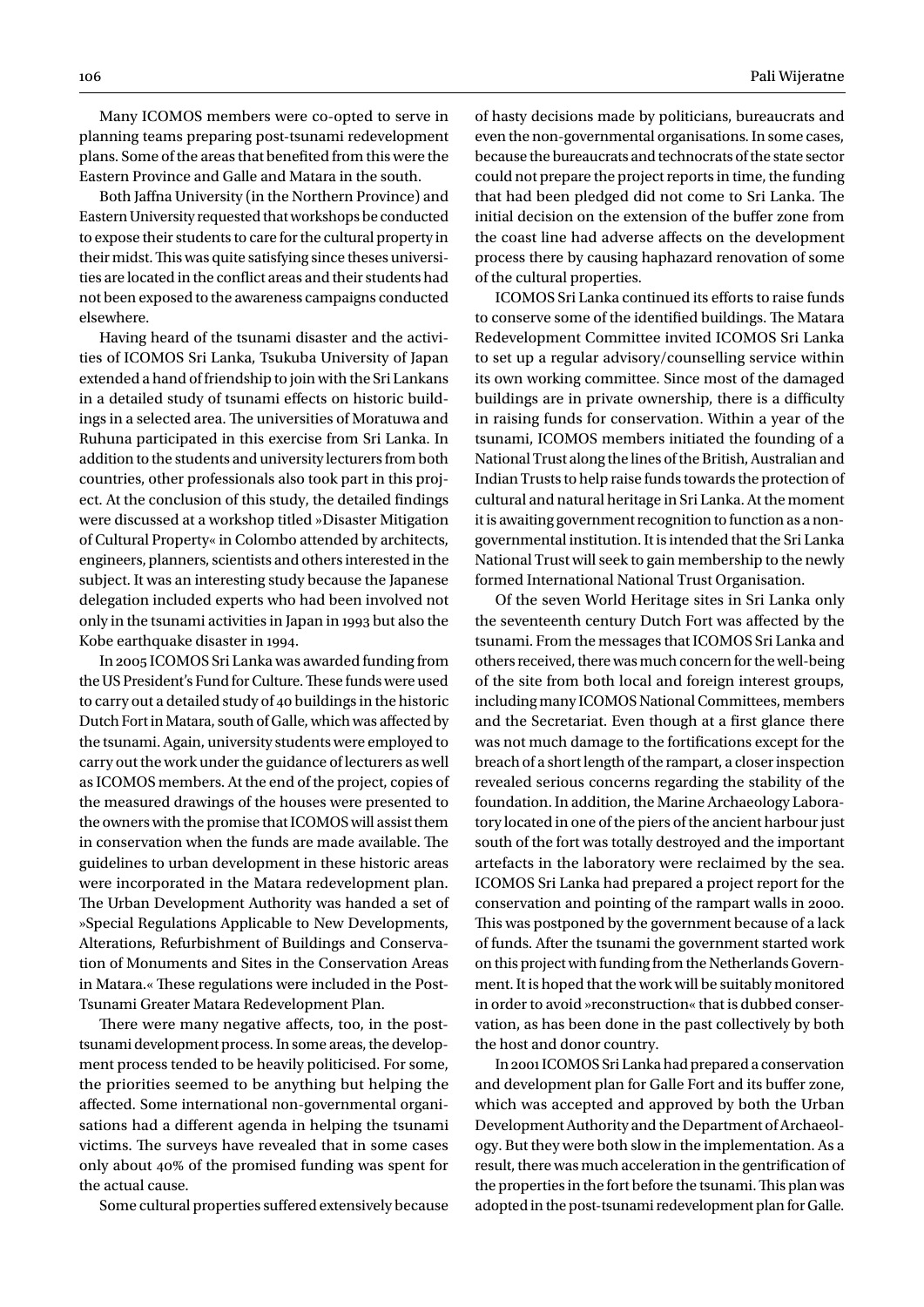The need to conserve the historic buildings and groups of buildings was identified, and the proposals that were submitted included urban designs for such historic areas. It is hoped that at least this time the proposals, including the special regulations, will be implemented.

A delegation from the World Heritage Centre visited Sri Lanka in March 2005 to assess the damage to cultural property due to the tsunami. Even though they were aware that ICOMOS Sri Lanka was carrying out a survey, because the National Committee had informed them through government sources of its willingness to make a presentation of the preliminary findings, the visiting mission made no attempt to find out the status of the survey. This was an opportunity lost to both Sri Lanka and UNESCO through the World Heritage Centre. This action also made a mockery of the understanding that UNESCO and the World Heritage Centre have identified ICOMOS and its National Committees as important sources for technical advice.

Non-recognition of ICOMOS Sri Lanka activities by the UNESCO World Heritage Centre was amply compensated by the ICOMOS world family, which rallied round Sri Lanka in its hour of need with help, advice and words of encouragement for the post-tsunami activities. ICOMOS Sri Lanka is grateful to its colleagues for the encouragement given.

### Conclusion

It is always difficult for a developing country like Sri Lanka, which is immensely rich in its cultural property but poor in funding resources, to obtain that happy compromise to save its dying heritage. Moreover, when there is a shortage of funding, prioritising sites for conservation is extremely difficult. Some would describe the cry for conservation as an act of extreme romanticism whilst others would try to provide the bare minimum to sell in the tourism market. There are also others who would redevelop sites with pseudo-architectural replicas to sell as »boutique hotels.« The role of the conservator in Sri Lanka is challenging, but we are fortunate in the dedicated membership of ICOMOS Sri Lanka. It was also gratifying to note that the members readily agreed to venture into capacity-building during the post-tsunami activities with an eye toward future conservators. We are also looking at ways and means of finding resources and new management skills for the maintenance of our cultural property. In this sphere, we stand to be educated and helped.

The settlements that were affected by the tsunami, whether cities, towns, or villages, depict human forms of progress from a very critical era. Their continuity is a healthy dynamic tradition. In this respect, the retention of the architecture of the past was an important and

# Reconstruction, Conservation and the Preservation of Memory

#### (Appeal by ICOMOS Sri Lanka to planning officials shortly after the tsunami)

Three days after the great tsunami disaster of 26 December the Sri Lanka National Committee of ICOMOS (the International Council on Monuments and Sites) met and issued a statement which mourned the death of thousands of fellow Sri Lankans and peoples of neighbouring countries as well as visitors from far off lands. ICOMOS SL commiserated with the hundreds of thousands who were bereaved, displaced, whose lives have been disrupted and homes and work places destroyed. Although in various ways ICOMOS SL members in their individual capacities were involved in assisting the bereaved and the dislocated, and discussed how to systematize or concentrate efforts, the meeting mainly focussed on the little discussed socio-psychological and socio-cultural dimensions of the situation.

The human scale of this disaster was one of unprecedented magnitude. Within minutes, hundreds of thousands were killed, injured or displaced, lives disrupted, homes and work places destroyed. Clearly the pressing need of the hour was the burial of the dead, the search for the missing, the consolation of the bereaved and continuing and intensified assistance to all those who have been made homeless or otherwise adversely affected by the tragedy. But it was also necessary to look to the future—to the aftermath of the tragedy, the continuing effects of it on the lives of millions, where people and local communities have to rebuild their lives, restore their living and working environments and undertake the million tasks of reconstruction.

invaluable source of knowledge for the affected communities. It was not merely admiring the »beautiful« but rather a recognition and appreciation of the way of life and values of the previous generations as reflected in the built environment of the communities of the area. This was the architecture developed over centuries in response to the local economic, environmental, social, political and climatic conditions. This was the cry ICOMOS Sri Lanka took up to save this heritage in the aftermath of the tsunami. Only time will tell how successful we have been.

Our optimism at this juncture was based on the words of an unknown poet,

"… There is a new start to every doom After every summer comes the monsoon For every hard work, there is a benediction There is comfort after every affliction There is laughter after every sob